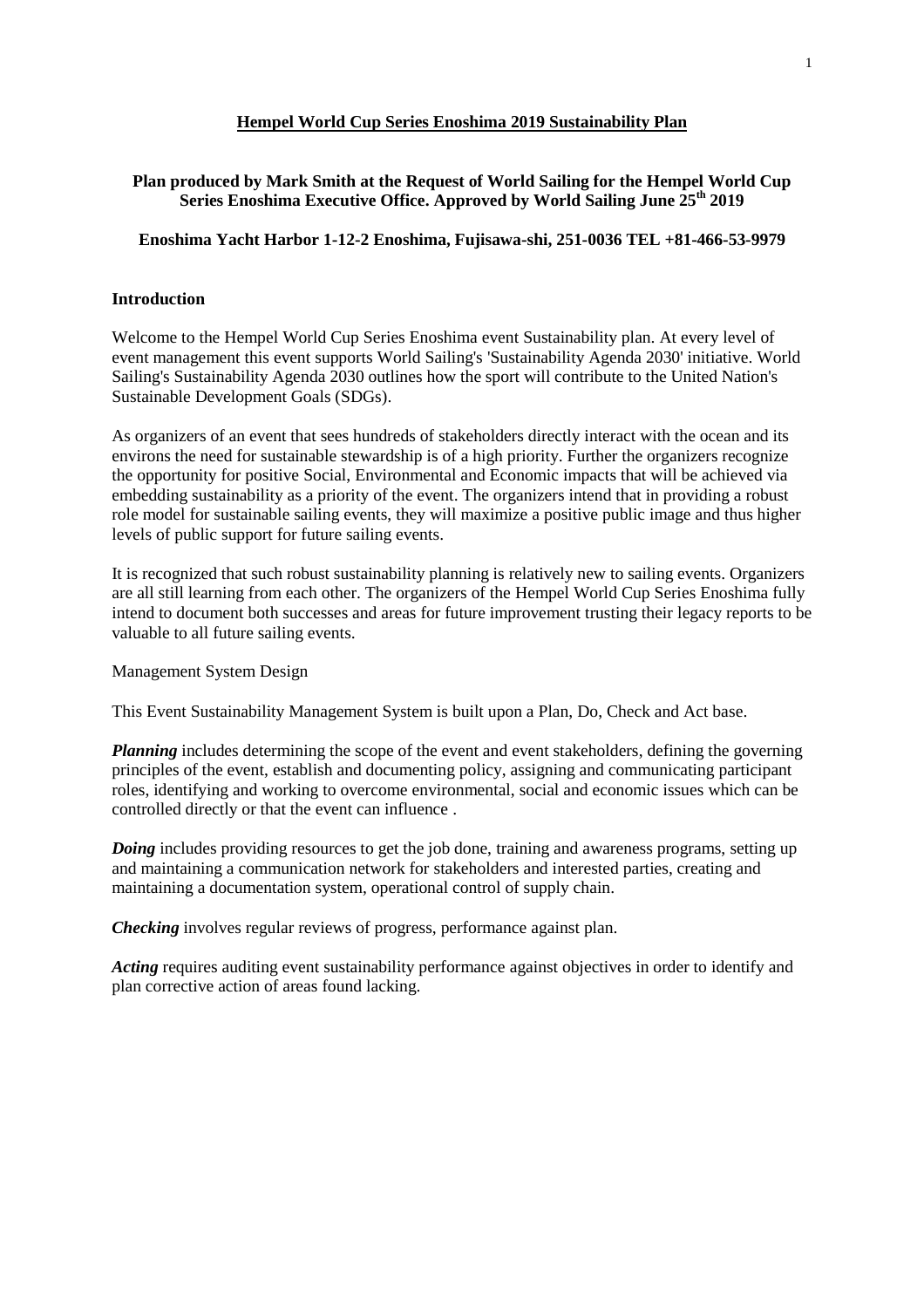## **Scope**

#### **Definition:**

The Scope of the event includes the plan to support as sustainable all activities, work or otherwise, related to the Preparation, Running and Post Event Completion.

#### **Extent:**

The Scope has been broken down in Event Management, Food and Bevarage, Waste Reduction, Venue Management and race Management.

## **Size:**

The venue comprises the entire Enoshima Yacht Harbour and includes, The Boat Park, Control tents, Offices, Refreshment Points, Boat Fuel Points, Boat Ramps, Boat Pontoons, Observation Decks, Guest and Staff Car Parking.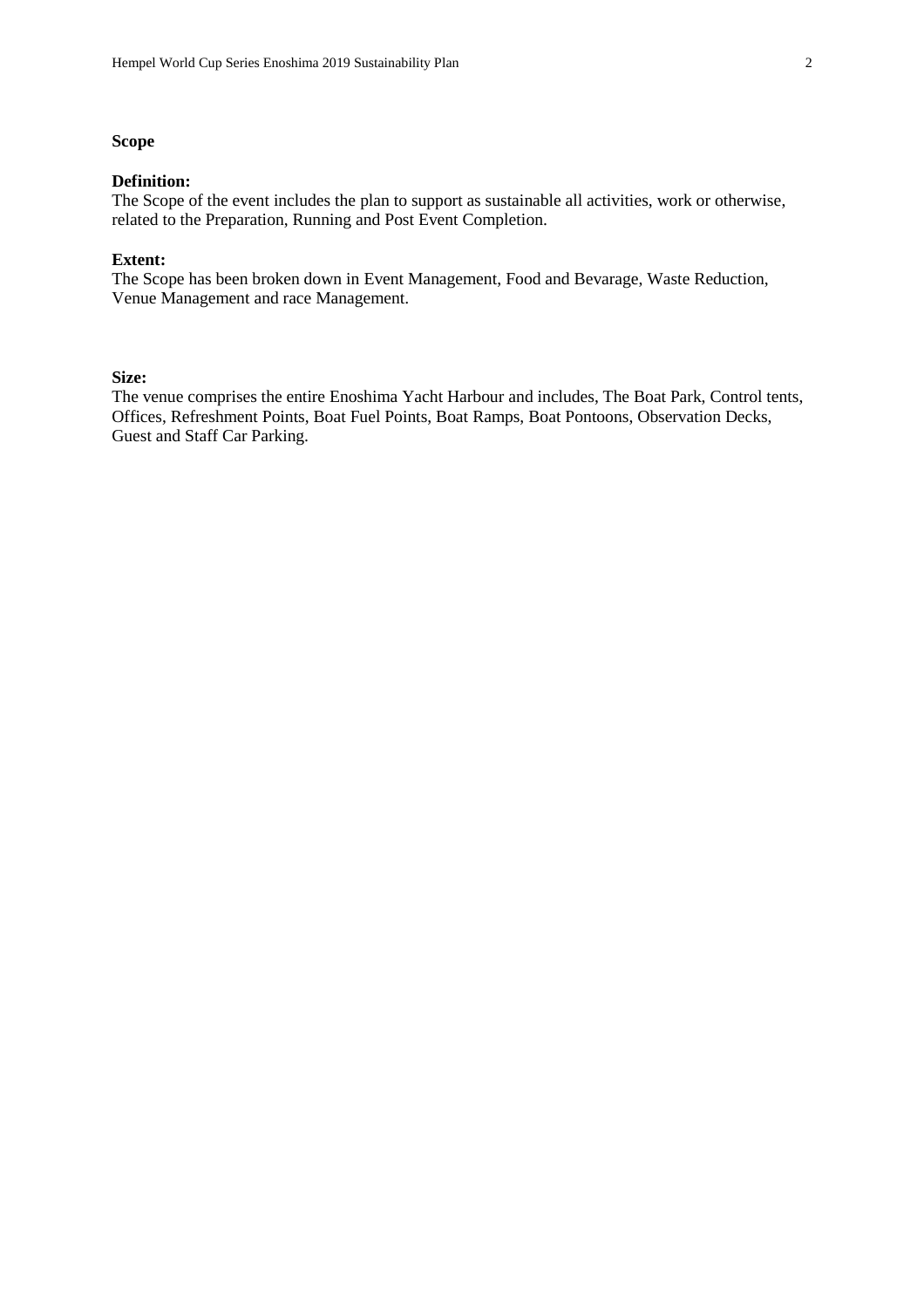# **Hempel World Cup Series Enoshima 2019 Sustainability Plan Objectives/KPIs/Methodology/Timeframes**

The below objectives have been determined to support World Sailing's 'Sustainability Agenda 2030' initiative. Each objective is measurable, will be monitored closely to determine degree of success and updated in a timely manner. WCS Enoshima Executive Office will work to ensure these objectives and the sustainability plan in general is communicated to stakeholders as appropriate.

## **Objectives Index**

#### **Event Management**

- Objective 1 Create a dedicated Sustainability Team
- Objective 2 Identify and recognize our Sustainability Team
- Objective 3 Publicize Commitment World Sailing Sustainability Agenda 2030 + ISO 20121.
- Objective 4 Invite Community
- Objective 5 Public Engagement
- Objective 6 Press releases to Media
- Objective 7 Paperless Regatta
- Objective 8 Sustainable paper Usage
- Objective 9 Environmental Outreach
- Objective 10 Sustainability Education
- Objective 11 Sustainability Themed Event for Sailors and Staff
- Objective 12 Zero Environmentally Unfriendly Celebrations
- Objective 13 Gender Equality
- Objective 14 Fuel usage Carbon Offset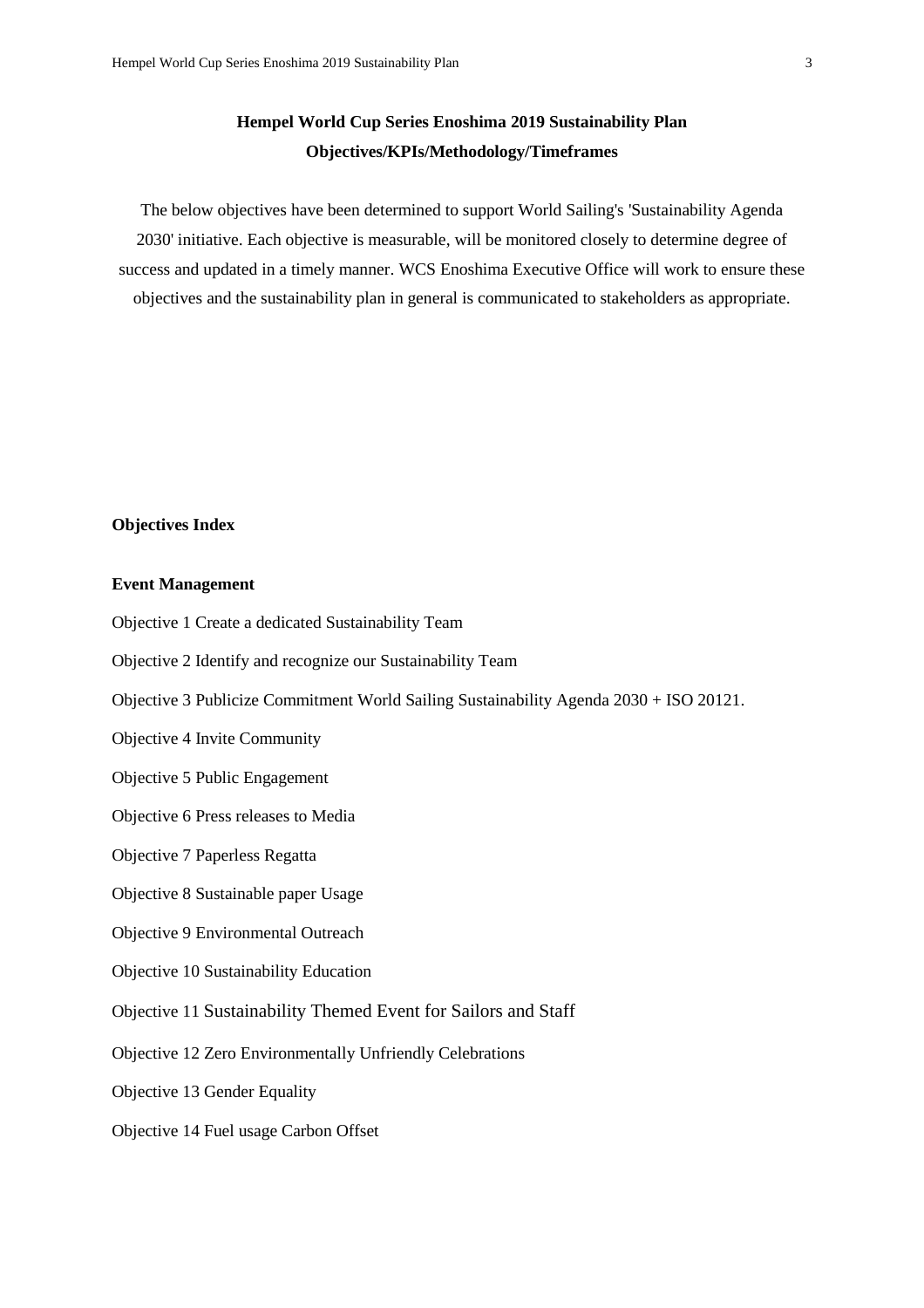#### **Food and Beverage**

Objective 15 Zero Pet Bottles

Objective 16 Locally Sourced or Organic Foods

Objective 17 Sustainably Sourced Seafood

Objective 18 Reduce Carbon Footprint of Catering

Objective 19 Eliminate Single Use Dinnerware

Objective 20 Eliminate Plastic Straws

## **Waste Reduction**

Objective 21 Robust Waste Management Objective 22 Reusable Waterproof Shoulder Bags Objective 23 Composting Objective 24 Stickers Objective 25 Equipment Recycle – Legacy

## **Venue Management**

Objective 26 Responsible Signage Objective 27 Promote Alternative Transportation Objective 28 Sustainable Energy Sources Objective 29 Run off Pollution Objective 30 Carbon Offsetting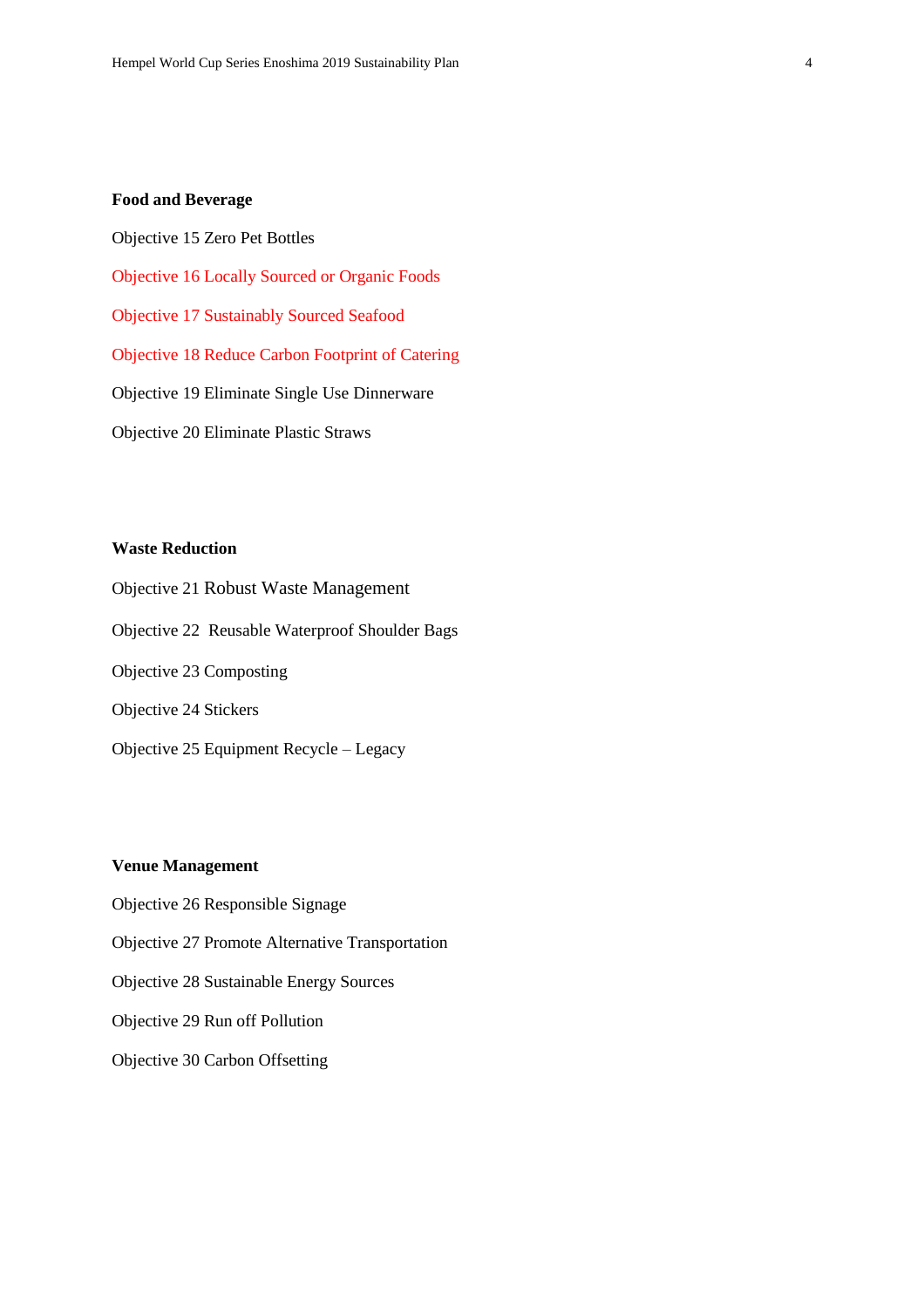#### **Race Management**

Objective 31 Toxic Free Cleaning

Objective 32 Water Only Washdown

Objective 33 Eliminate Waste Hose Water

Objective 34 Eliminate Harmful Liquid Spills

Objective 35 Large Harmful Spill Plan

Objective 36 Eliminate Oil Dispersants

Objective 37 Eliminate Composite Dust

Objective 38 Eliminate Maintenance Waste and Pollution

Objective 39 Bottom Paint Pollution Reduction (RIBs)

Objective 40 Reduce Boat Idling Fuel

Objective 41 Boat Pooling

Objective 42 Wildlife and Habitat Protection

Note: ISO20121 requires that only achievable objectives be included within a sustainable plan. A high degree of confidence exists in attaining all objectives other than 16,17 and 18, colored red. Red goals 16, 17 and 18 are very rarely sort after in Japan. Within the given time and budget availability, the successful supplier negotiation of these 3 objectives is given a low probability of success. However every effort will still be made to achieve these three objectives even if only in part.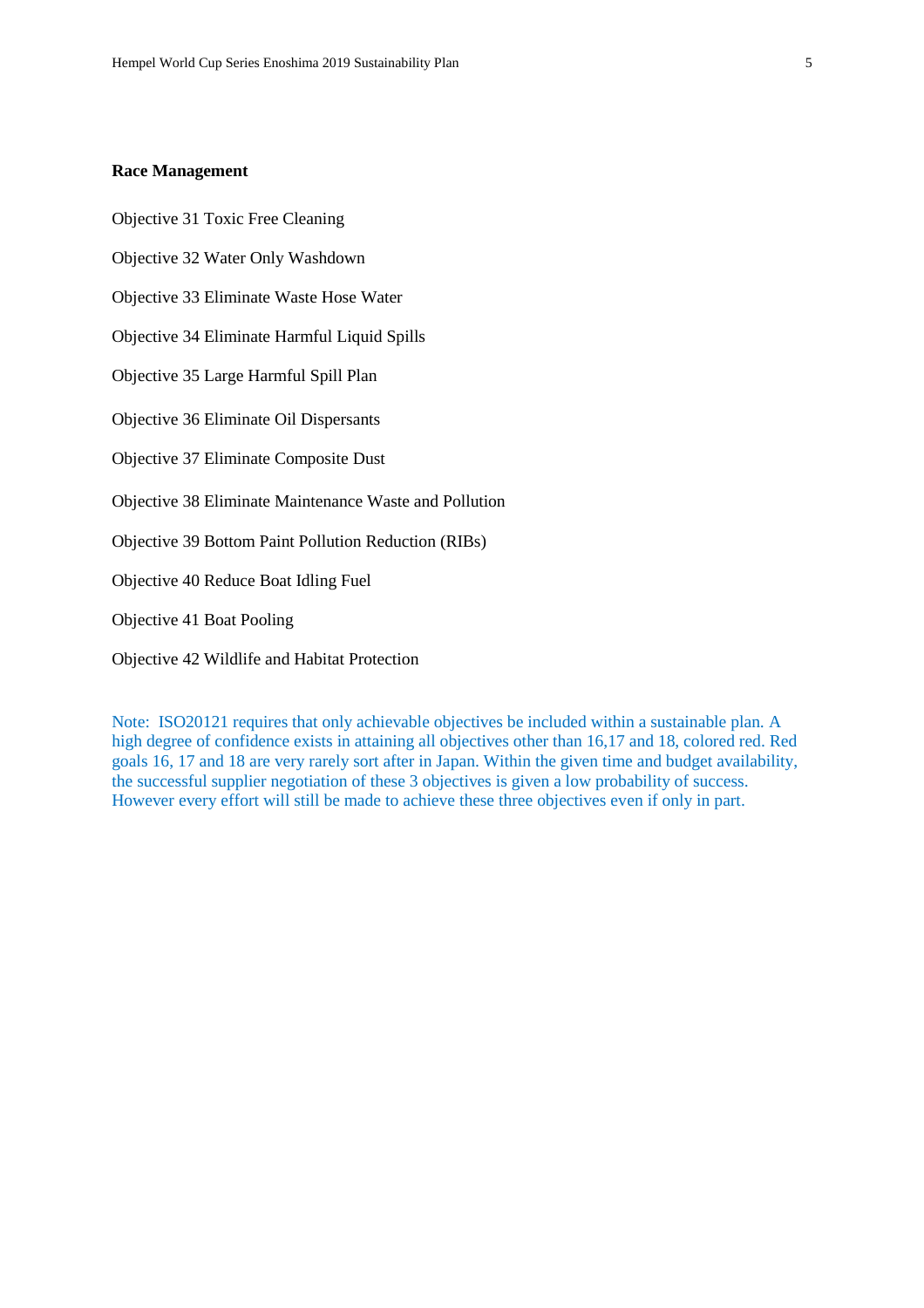| Objective 1      | Deliver sustainability through Event Management                                                                                                                                                     |
|------------------|-----------------------------------------------------------------------------------------------------------------------------------------------------------------------------------------------------|
| KPI & target     | Create a dedicated sustainability team of volunteers/staff to assist with running a<br>sustainable event.<br>Publish Sustainability Core Team members names on the event<br>$\bullet$<br>website.   |
| Timeframe        | Mid-June of 2019                                                                                                                                                                                    |
| Methodology      | Seek approval following event Sustainability Core Team members.<br>$\bullet$<br>Takayuki Shibata, Mami Nagai, Tomoko Nishi, Mark Smith<br>Publish Approved names on the event website.<br>$\bullet$ |
| Responsibilities | Shibata Takayuki and Sozo Sueki                                                                                                                                                                     |

| Objective 2      | Deliver sustainability through Event Management                                                                         |
|------------------|-------------------------------------------------------------------------------------------------------------------------|
| KPI & target     | Identify and recognize our Sustainability Team to all event participants.                                               |
|                  | Sustainability Core Team members to have ID Cards clearly printed<br>$\bullet$<br>with the words "Sustainability Team". |
| Timeframe        | Mid-July 2019                                                                                                           |
| Methodology      | Request new ID Card "sustainability" designation.                                                                       |
|                  | Request ID cards be printed and checked prior to mid-July<br>$\bullet$                                                  |
| Responsibilities | WCS Enoshima Executive Office                                                                                           |

| Objective 3      | Deliver sustainability through Event Management                               |
|------------------|-------------------------------------------------------------------------------|
| KPI & target     | Publicize Commitment to employ the principals Environmental, Social and       |
|                  | Economic Sustainability and to World Sailing Sustainability Agenda 2030 + ISO |
|                  | 20121.                                                                        |
|                  | Event and JSAF website publicity<br>$\bullet$                                 |
|                  |                                                                               |
| Timeframe        | Mid-June 2019                                                                 |
| Methodology      | Write public commitment announcement.                                         |
|                  | Seek Approval for publication<br>$\bullet$                                    |
|                  | Upload SDG logo and Link JSAF ad WC websites                                  |
|                  | Upload Commitment to JSAF ad WC websites                                      |
|                  | Provide Links to sites                                                        |
|                  |                                                                               |
| Responsibilities | WCS Enoshima Executive Office and Mark Smith : Approval Sozo Sueki            |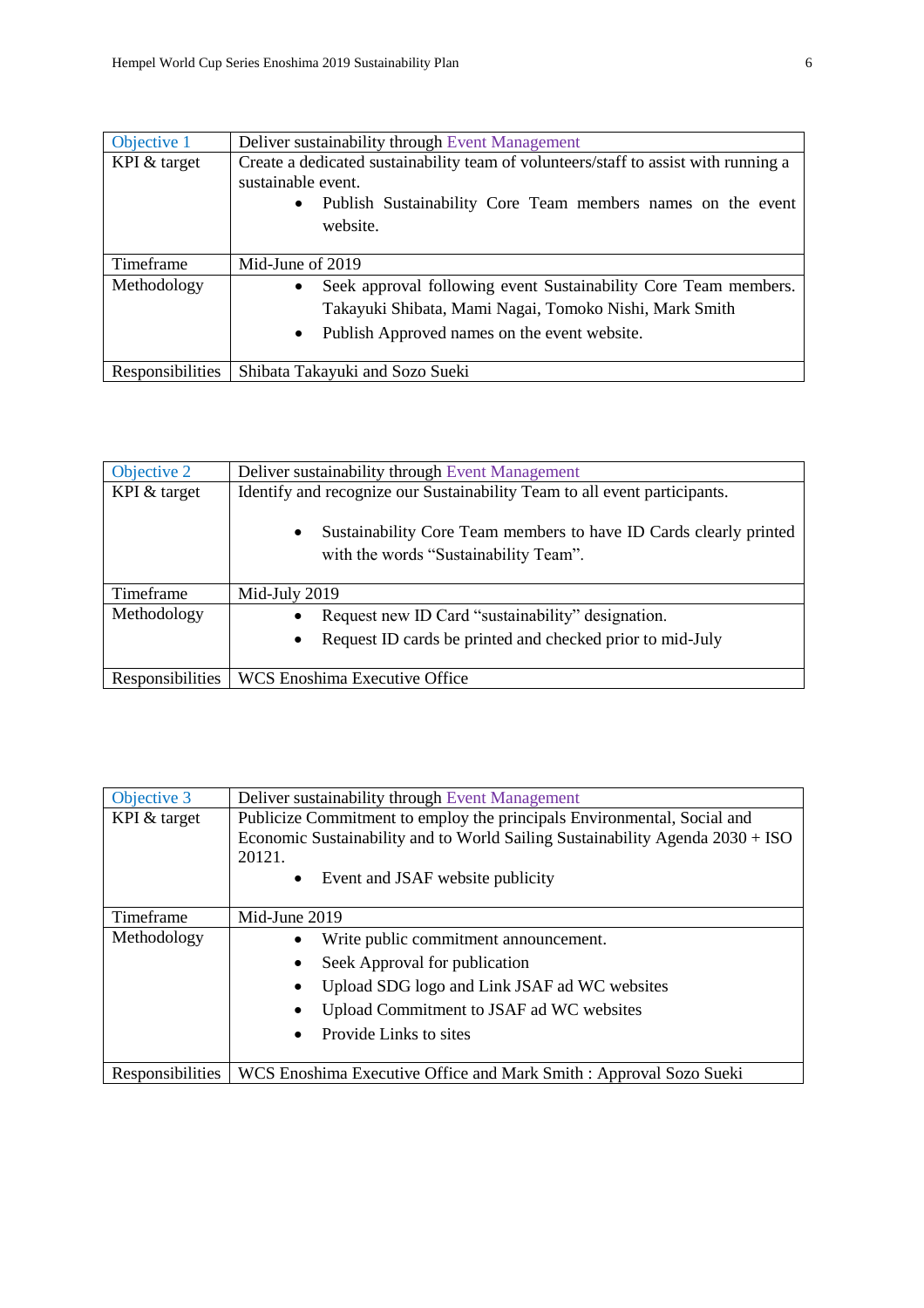| Objective 4      | Deliver sustainability through Event Management                                                                                |
|------------------|--------------------------------------------------------------------------------------------------------------------------------|
| KPI & target     | Invite the community to help with the sustainability challenge.                                                                |
|                  | Invite Fujisawa-City Volunteer team to support sustainability<br>$\bullet$<br>agenda.                                          |
| Timeframe        | A) $1st$ Week July 2019 B) end-July 2019                                                                                       |
| Methodology      | • A) Invitations to be sent to Fujiwara-city to requesting volunteer<br>support.                                               |
|                  | B) Fujisawa-city "sustainability" volunteers tasks to be agreed,<br>$\bullet$<br>written and distributed to volunteer members. |
| Responsibilities | WCS Enoshima Executive Office, Mark Smith                                                                                      |
|                  |                                                                                                                                |

| Objective 5      | Deliver sustainability through Event Management                              |
|------------------|------------------------------------------------------------------------------|
| KPI & target     | Public Engagement                                                            |
|                  | Publicise Sustainability plans and successes via event and JSAF<br>$\bullet$ |
|                  | websites.                                                                    |
|                  |                                                                              |
| Timeframe        | Commence mid-June 2019, Ongoing until end of event.                          |
| Methodology      | Write an initial article for publication<br>$\bullet$                        |
|                  | Upload SDG logo to JSAF ad WC websites                                       |
|                  |                                                                              |
| Responsibilities | WCS Enoshima Executive Office and Mark Smith                                 |

| Objective 6             | Deliver sustainability through Event Management                                  |
|-------------------------|----------------------------------------------------------------------------------|
| KPI & target            | Sustainability action Press releases to Media.                                   |
|                         | Produce and release sustainability article.<br>$\bullet$                         |
|                         |                                                                                  |
| Timeframe               | Commence mid-July 2019                                                           |
| Methodology             | Produce and article publicizing sustainability effort at the event.<br>$\bullet$ |
|                         | Confirm press release prior to event.                                            |
|                         | • Provide WS copy before publication                                             |
|                         |                                                                                  |
| <b>Responsibilities</b> | Mark Smith to write, Tomoko Nishi coordinate approval and release                |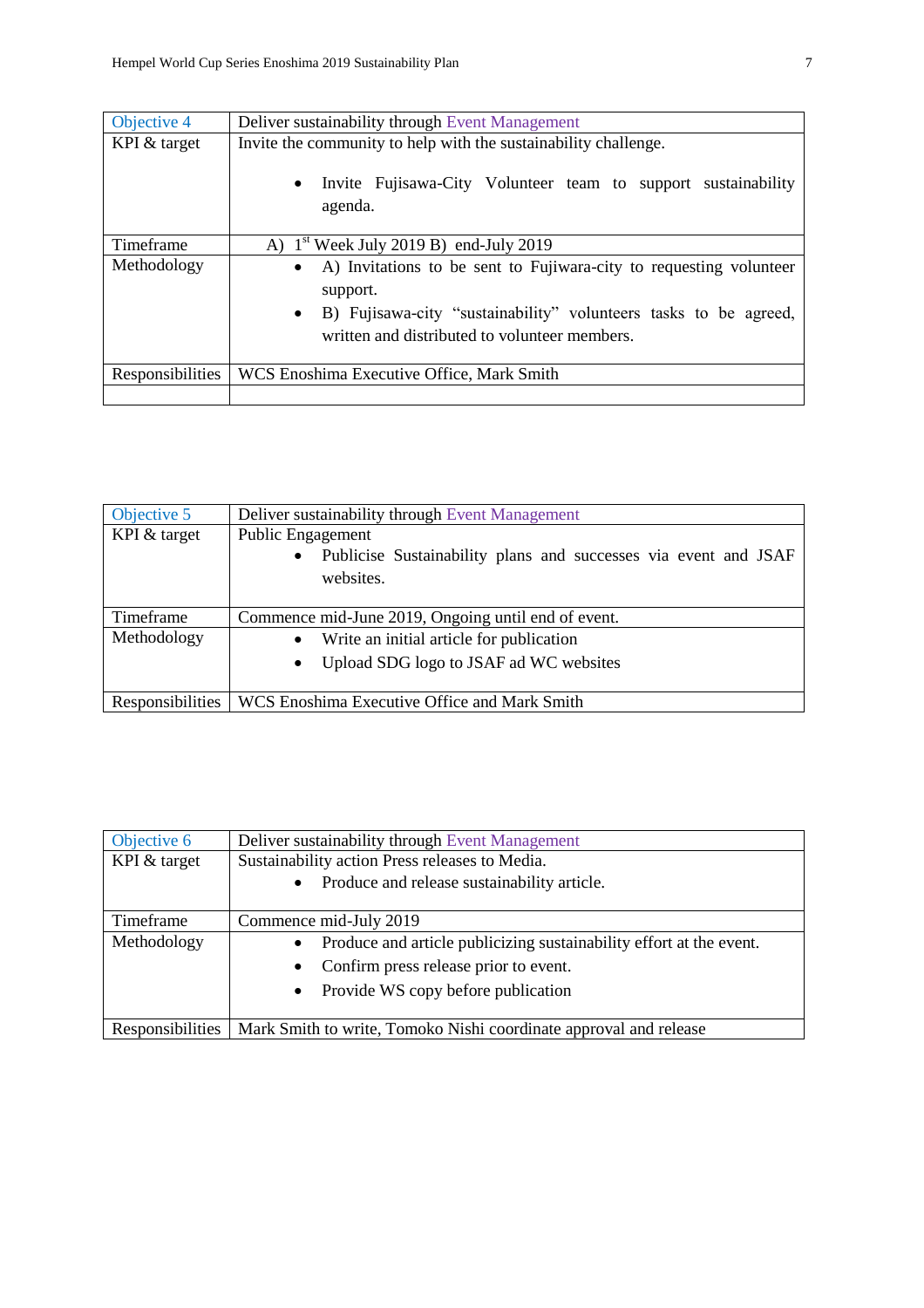| Objective 7      | Deliver sustainability through Event Management                     |
|------------------|---------------------------------------------------------------------|
| KPI & target     | Paperless Regatta Management                                        |
|                  | Race Management Tablets all Key Personnel/Boats                     |
|                  | <b>Electronic Publication Event Results</b>                         |
|                  | Broadcast Event Result via Internet                                 |
| Timeframe        | Confirmed ready for use mid-July 2019                               |
| Methodology      | All race management staff to be issued and Tablets to manage event. |
|                  | Event management is committed to broadcasting event results via     |
|                  | Internet. A single paper set will be posted on "notice board" using |
|                  | 100% Post-Consumer Recycled Paper or FSC-certified paper            |
|                  |                                                                     |
|                  |                                                                     |
| Responsibilities | <b>WCS Enoshima Executive Office</b>                                |

| Objective 8      | Deliver sustainability through Event Management                            |
|------------------|----------------------------------------------------------------------------|
| KPI & target     | Sustainable paper Usage                                                    |
|                  | Use only sustainable paper source as and only when absolutely<br>$\bullet$ |
|                  | necessary.                                                                 |
|                  |                                                                            |
| Timeframe        | At event                                                                   |
| Methodology      | 100% Post-Consumer Recycled Paper or PEFC-certified paper.<br>$\bullet$    |
|                  | Event will ensure all printouts are double-sided.                          |
|                  |                                                                            |
| Responsibilities | World Sailing and WCS Enoshima Executive Office                            |

| Objective 9      | Deliver sustainability through Event Management                                         |
|------------------|-----------------------------------------------------------------------------------------|
| KPI $&$ target   | <b>Environmental Outreach</b>                                                           |
|                  | Invite and confirm attendance of a local environmental group to be<br>$\bullet$         |
|                  | present at event. Suggested to use last 2 days "Recycle Op Tent".                       |
| Timeframe        | End-June 2019                                                                           |
| Methodology      | Invite and confirm "Poseidon Live" to manage an educational<br>$\bullet$<br>location.   |
|                  | Confirm location will be last 2 days "Recycle Op Tent"                                  |
|                  | Confirm 500 Educational Leaflets "Let Poseidon Live" leaflets<br>available to hand out. |
|                  |                                                                                         |
|                  | Local Environmental group to present.                                                   |
| Responsibilities | Mark Smith / Mami Nagai confirm 500 Leaflets / Tomoko Nishi confirm                     |
|                  | attendance & Location                                                                   |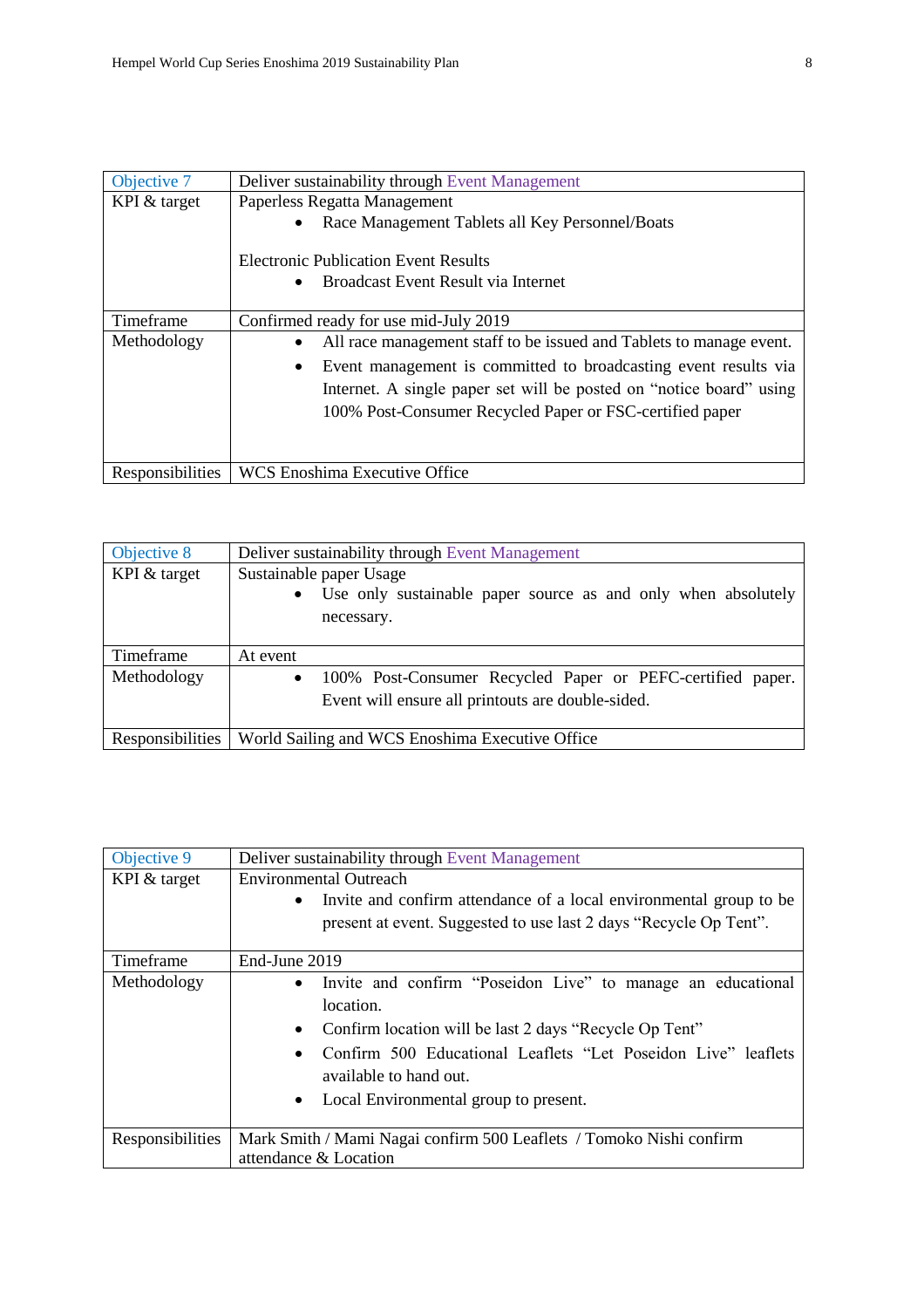| Objective 10     | Deliver sustainability through Event Management                                                                                                   |
|------------------|---------------------------------------------------------------------------------------------------------------------------------------------------|
| KPI & target     | <b>Sustainability Education Activities</b>                                                                                                        |
|                  | Schedule sustainability Presentation within local school or Jijikai                                                                               |
| Timeframe        | End-June 2019                                                                                                                                     |
| Methodology      | Request a time to chat to students or Jijikai members.<br>Prepare sustainability presentation emphasizing WS and event<br>sustainability efforts. |
| Responsibilities | Mark Smith                                                                                                                                        |

| Objective 11     | Deliver sustainability through Event Management                        |
|------------------|------------------------------------------------------------------------|
| KPI & target     | Sustainability Themed Event for Sailors and Staff                      |
|                  | Harbour Clean Up                                                       |
| Timeframe        | 2 days Before Day zero we clean up. 2 weeks before Day zero we inform. |
| Methodology      | Harbour Clean Up follow on (repeat) of 2018 success<br>$\bullet$       |
| Responsibilities | WCS Enoshima Executive Office                                          |

| Objective 12     | Deliver sustainability through Event Management             |
|------------------|-------------------------------------------------------------|
| KPI & target     | Zero Environmentally Unfriendly Celebrations                |
|                  | Zero tolerance for balloon or streamer release<br>$\bullet$ |
| Timeframe        | Dependent on World Sailing                                  |
|                  |                                                             |
| Methodology      | All participants to be informed of zero tolerance.          |
| Responsibilities | WCS Enoshima Executive Office                               |

| Objective 13     | Deliver sustainability through Event Management                            |
|------------------|----------------------------------------------------------------------------|
| KPI & target     | <b>Gender Equality</b>                                                     |
|                  | Increase from 2018 14% up to 30% 2019 female race management.<br>$\bullet$ |
|                  | Include 30% female volunteer support.<br>$\bullet$                         |
| Timeframe        | Mid-July 2019                                                              |
| Methodology      | Communicate to race management teams the importance of gender<br>$\bullet$ |
|                  | equality.                                                                  |
|                  | Audit race management applications and volunteer lists<br>$\bullet$        |
| Responsibilities | <b>WCS Enoshima Executive Office</b>                                       |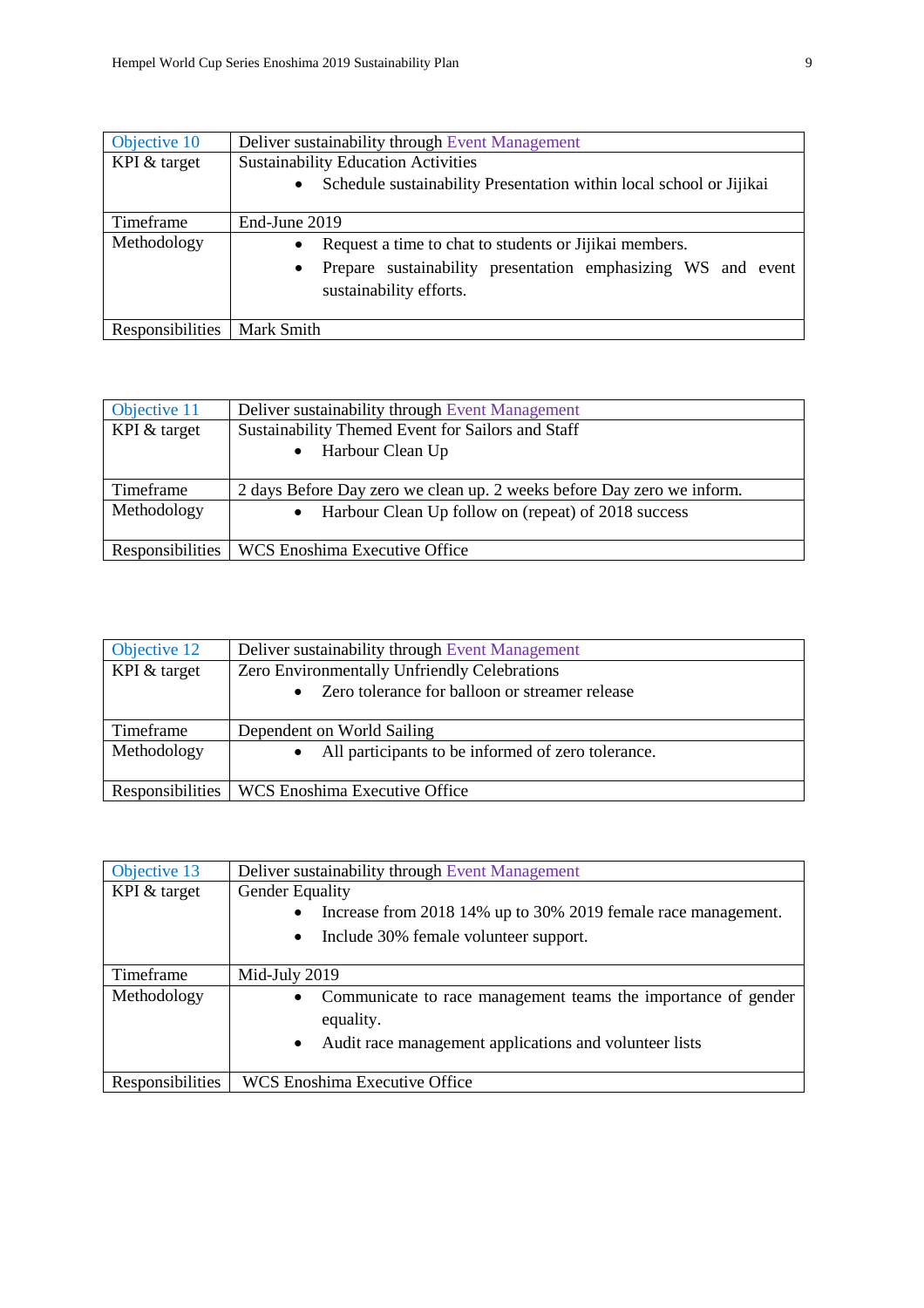| Objective 14     | Deliver sustainability through Event Management                                                                                       |
|------------------|---------------------------------------------------------------------------------------------------------------------------------------|
| KPI & target     | Fuel usage Carbon Offset<br>Offset Carbon Footprint of event fuel dispensed.                                                          |
| Timeframe        | Mid-July 2019                                                                                                                         |
| Methodology      | Calculate estimated support craft fuel carbon footprint of event<br>Secure Sponsor to purchase WS approved Offset Points<br>$\bullet$ |
| Responsibilities | Estimation Mark Smith / Commitment: WCS Enoshima Executive Office                                                                     |

| Objective 15     | Deliver sustainability through provision of Food and Beverage     |
|------------------|-------------------------------------------------------------------|
| KPI & target     | <b>Zero PET Bottles</b>                                           |
|                  | Zero tolerance for PET bottles by all participants.<br>$\bullet$  |
| Timeframe        | Mathew at his discretion / Water refill stations at event         |
| Methodology      | Inform all participants to bring their own multi use drink bottle |
|                  | Secure Sponsors to supply 600 Stainless Steel Water Bottles       |
|                  | Provide multiple water refilling stations.                        |
|                  | Display "Clean" water status to all users.                        |
| Responsibilities | WS Mathew WCS Enoshima Executive Office                           |

| Objective 16            | Deliver sustainability through provision of Food and Beverage |
|-------------------------|---------------------------------------------------------------|
| KPI & target            | <b>Locally Sourced or Organic Foods</b>                       |
|                         | Provide Lunches and refreshments of locally sourced food.     |
|                         | Provide high xx % of organic food.<br>$\bullet$               |
|                         |                                                               |
|                         |                                                               |
| Timeframe               | <b>Confirm Feasibility end-June</b>                           |
| Methodology             | Contact suppliers and confirm feasibility<br>$\bullet$        |
|                         |                                                               |
| <b>Responsibilities</b> | <b>WCS Enoshima Executive Office</b>                          |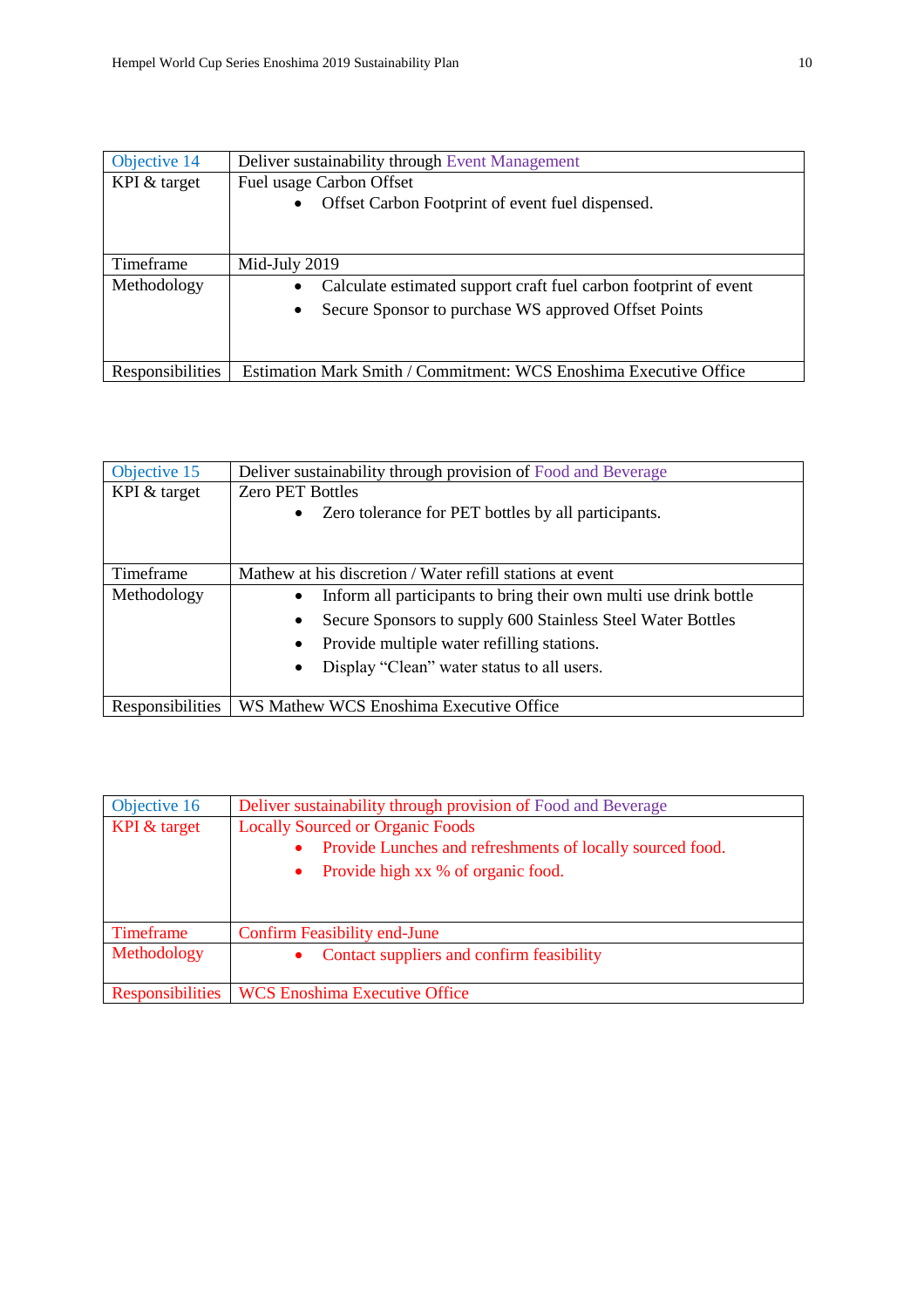| Objective 17            | Deliver sustainability through provision of Food and Beverage |
|-------------------------|---------------------------------------------------------------|
| KPI & target            |                                                               |
|                         | <b>Sustainably Sourced Seafood</b>                            |
|                         | Seafood to be certified MSC                                   |
|                         |                                                               |
|                         |                                                               |
| Timeframe               | <b>Confirm Feasibility end-June</b>                           |
| Methodology             | Contact suppliers and confirm feasibility                     |
|                         |                                                               |
| <b>Responsibilities</b> | <b>WCS Enoshima Executive Office/ Mark Smith</b>              |

| Objective 18            | Deliver sustainability through provision of Food and Beverage |
|-------------------------|---------------------------------------------------------------|
| KPI & target            |                                                               |
|                         | <b>Reduce Carbon Footprint of Catering</b>                    |
|                         | <b>Offer Vegetarian Choices within Catering Menu</b>          |
|                         |                                                               |
|                         |                                                               |
| Timeframe               | Confirm Feasibility end-June / Mark Smith                     |
| Methodology             | Contact suppliers and confirm feasibility                     |
|                         |                                                               |
| <b>Responsibilities</b> | <b>WCS Enoshima Executive Office</b>                          |

| Objective 19     | Deliver sustainability through provision of Food and Beverage                                                                                                                                                                             |
|------------------|-------------------------------------------------------------------------------------------------------------------------------------------------------------------------------------------------------------------------------------------|
| KPI & target     | Eliminate Single Use Dinnerware<br>Completely replace conventional plastic with sugar cane or like<br>based dinnerware.                                                                                                                   |
| Timeframe        | Confirm end-June                                                                                                                                                                                                                          |
| Methodology      | Contact suppliers and confirm feasibility<br>Source suppliers Sugar Cane Dinnerware.<br>Confirm feasibility Limex Dinnerware.<br>Confirm Limex/Sugar cane options Within Budget<br>Chopsticks to be offered as eating utensils all meals. |
| Responsibilities | WCS Enoshima Executive Office / Mark Smith                                                                                                                                                                                                |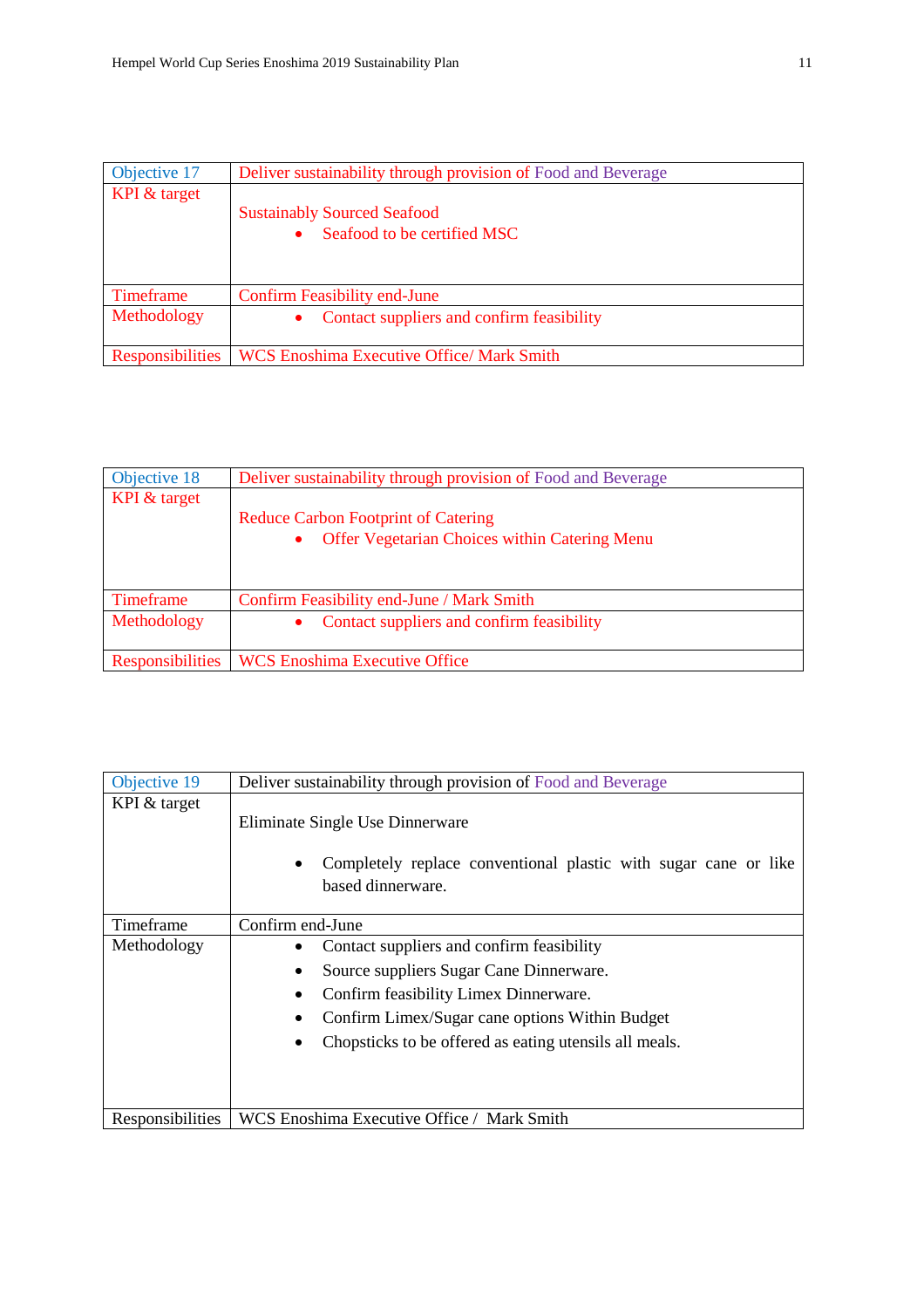| Objective 20            | Deliver sustainability through provision of Food and Beverage       |
|-------------------------|---------------------------------------------------------------------|
| KPI & target            |                                                                     |
|                         | Eliminate Plastic Straws                                            |
|                         | • Zero Tolerance of the use of plastic straws.                      |
|                         | No straws will be supplied.                                         |
| Timeframe               | At Mathew discretion for informing participants / At regatta        |
| Methodology             | Contact suppliers and confirm feasibility.                          |
|                         | All on site suppliers required to meet zero tolerance.<br>$\bullet$ |
| <b>Responsibilities</b> | WS Mathew / WCS Enoshima Executive Office                           |

| Objective 21     | Deliver sustainability through Waste Reduction                                                                                                                                           |
|------------------|------------------------------------------------------------------------------------------------------------------------------------------------------------------------------------------|
| KPI & target     | <b>Robust Waste Management</b><br>Recycle Bins Placed next to Trash and Compost.<br>Map of Bin locations                                                                                 |
| Timeframe        | Map end-June / Bin Placement At regatta                                                                                                                                                  |
| Methodology      | Supply all competitors with bin map and information<br>Clearly Mark all Bins as to purpose.<br>PET – BURNABLE – COMPOST (Expecting some PET will<br>inevitably make its way into event.) |
| Responsibilities | <b>WCS Enoshima Executive Office</b>                                                                                                                                                     |

| Objective 22     | Deliver sustainability through Waste Reduction                                                                                                                                                                          |
|------------------|-------------------------------------------------------------------------------------------------------------------------------------------------------------------------------------------------------------------------|
| KPI & target     | Trash Reduction Shoulder Bags (2)<br>Issue Competitor Multi-Purpose Reusable Waterproof Shoulder<br>Bags.<br>A left all regatta attendees to not use plastic bags for shopping before<br>$\bullet$<br>and during event. |
| Timeframe        | At regatta. Team briefings.                                                                                                                                                                                             |
| Methodology      | Include in team briefing notes provided to Course Representatives.<br>Supply 1350 Water proof reusable bags to all participants.                                                                                        |
| Responsibilities | <b>WCS Enoshima Executive Office</b>                                                                                                                                                                                    |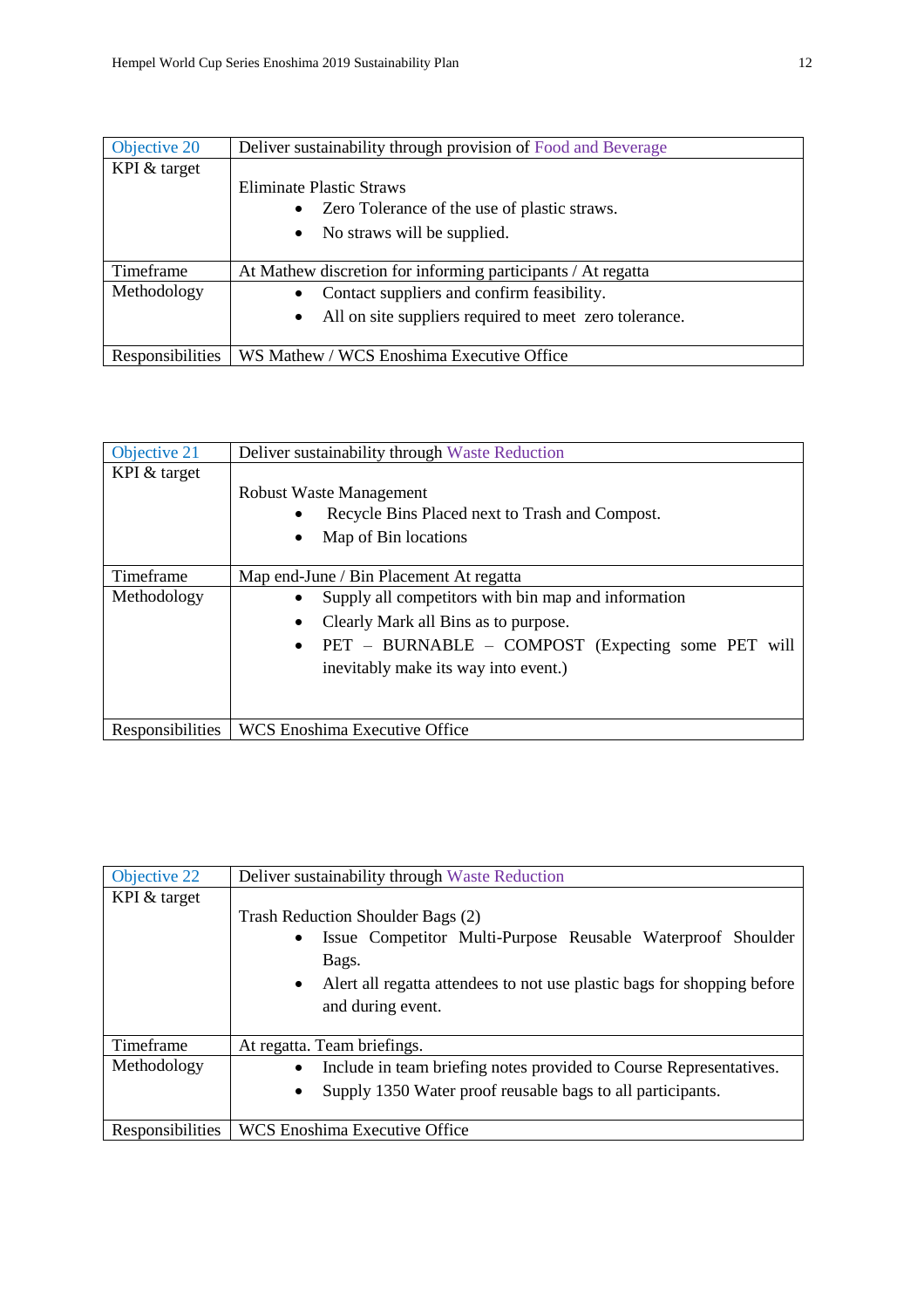| Objective 23     | Deliver sustainability through Waste Reduction                                                                                                                             |
|------------------|----------------------------------------------------------------------------------------------------------------------------------------------------------------------------|
| KPI & target     | Compost.                                                                                                                                                                   |
|                  | Divert 10% landfill to compost.<br>$\bullet$                                                                                                                               |
| Timeframe        | Confirm feasibility end-June                                                                                                                                               |
| Methodology      | Request Fujisawa City to define compostable materials and include<br>within their compost programme.<br>Confirm event separated compost scrap will not later be mixed with |
|                  | landfill.                                                                                                                                                                  |
| Responsibilities | WCS Enoshima Executive Office                                                                                                                                              |

| Objective 24     | Deliver sustainability through Waste Reduction                                                                                                                                                   |
|------------------|--------------------------------------------------------------------------------------------------------------------------------------------------------------------------------------------------|
| KPI & target     | <b>Trash Reduction - Stickers</b><br>Correct adhesion boat stickers                                                                                                                              |
| Timeframe        | At regatta                                                                                                                                                                                       |
| Methodology      | Dedicate Professional Team to fix stickers.<br>Require Technical Committee to confirm sticker adhesion<br>Educate all participants to be on the lookout for and collect any<br>dropped stickers. |
| Responsibilities | Dan / WCS Enoshima Executive Office                                                                                                                                                              |

| Objective 25     | Deliver sustainability through Waste Reduction                                   |
|------------------|----------------------------------------------------------------------------------|
| KPI & target     |                                                                                  |
|                  | <b>Waste Reduction Legacy</b>                                                    |
|                  | Facilitate recycling of unwanted equipment.<br>$\bullet$                         |
|                  |                                                                                  |
|                  |                                                                                  |
| Timeframe        | At WS Mathew's discretion and At regatta                                         |
| Methodology      | Supply all competitors with information that a recycle tent will be<br>$\bullet$ |
|                  | available and to donate any unwanted equipment.                                  |
|                  | Transport old unwanted wetsuits to Japanese wetsuit recycle firm.<br>$\bullet$   |
|                  |                                                                                  |
| Responsibilities | WS Mathew / WCS Enoshima Executive Office / Mark Smith                           |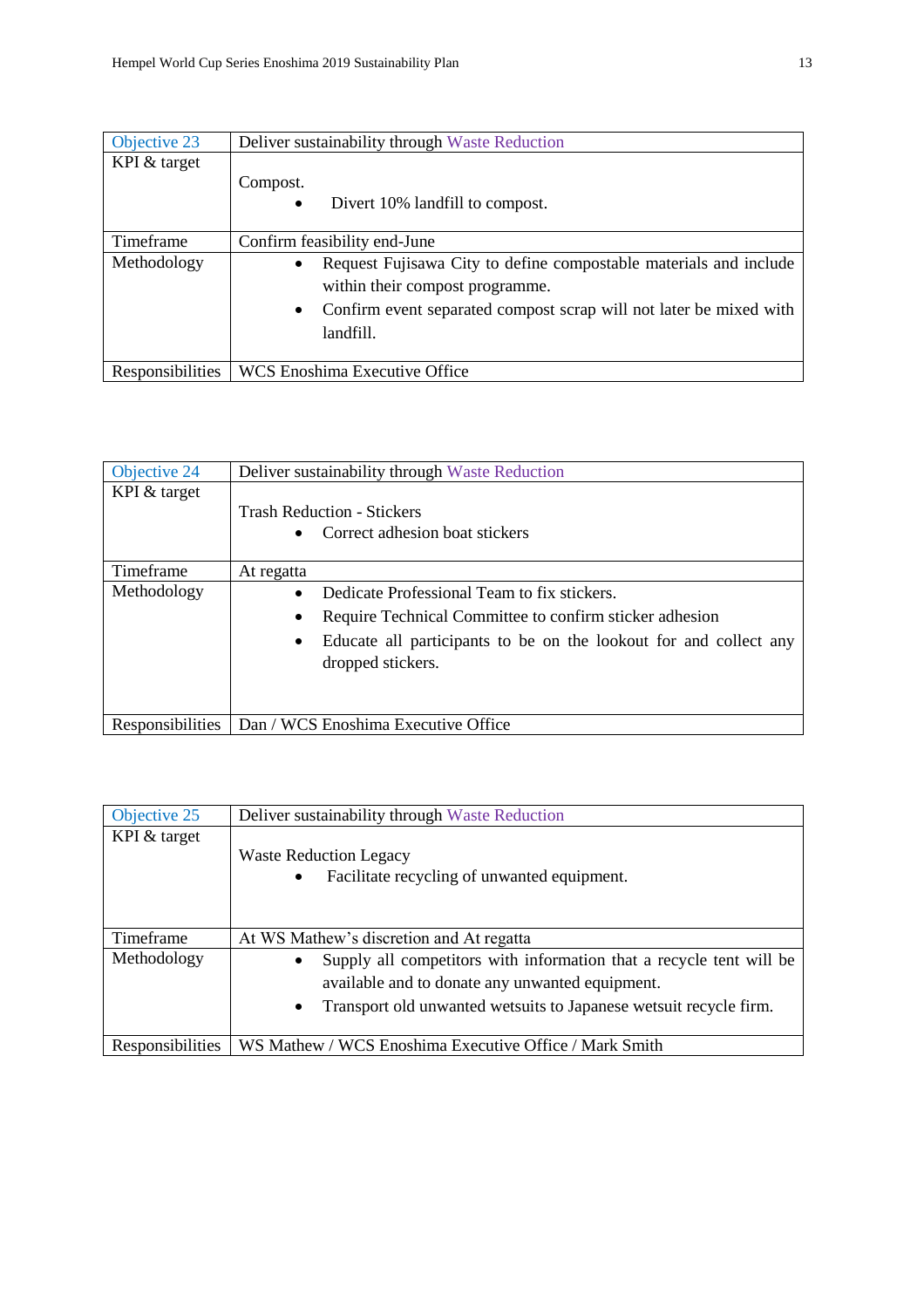| Objective 26     | Deliver sustainability through Venue Management |
|------------------|-------------------------------------------------|
| KPI & target     |                                                 |
|                  | Responsible Signage                             |
|                  | Avoid Use of Date.                              |
|                  | Recyclable material not PVC                     |
|                  |                                                 |
| Timeframe        | End-May                                         |
| Methodology      | Meeting with Sign Supplier $29th$ May           |
|                  | Confirm Recyclable materials will be used.      |
|                  | Confirm Designs facilitate reuse                |
|                  |                                                 |
| Responsibilities | <b>WCS Enoshima Executive Office</b>            |

| Objective 27     | Deliver sustainability through Venue Management             |
|------------------|-------------------------------------------------------------|
| KPI & target     | Promote Alternative Transportation                          |
|                  | Provision of Bicycles.                                      |
|                  | Zero private vehicles.                                      |
|                  | <b>Buses Transportation</b>                                 |
|                  |                                                             |
|                  |                                                             |
| Timeframe        | At WS Mathew Discretion and at Event                        |
| Methodology      | All participant private vehicle access to island banned.    |
|                  | Buses will be provided to transport participants            |
|                  | 70 bicycles will be available for free short term use.      |
|                  | Ensure all participants are made aware of these conditions. |
|                  |                                                             |
|                  |                                                             |
| Responsibilities | WS Mathew / WCS Enoshima Executive Office                   |

| Objective 28     | Deliver sustainability through Venue Management               |
|------------------|---------------------------------------------------------------|
| KPI & target     | <b>Sustainable Energy Sources</b>                             |
|                  | Prioritize grid power over temporary generation.<br>$\bullet$ |
|                  | Map power requirements at event                               |
|                  |                                                               |
| Timeframe        | At WS Mathew Discretion and at Event                          |
| Methodology      | • Limit use of fossil fuel generators.                        |
|                  | Determine more accurately generator needs<br>$\bullet$        |
|                  |                                                               |
| Responsibilities | WCS Enoshima Executive Office                                 |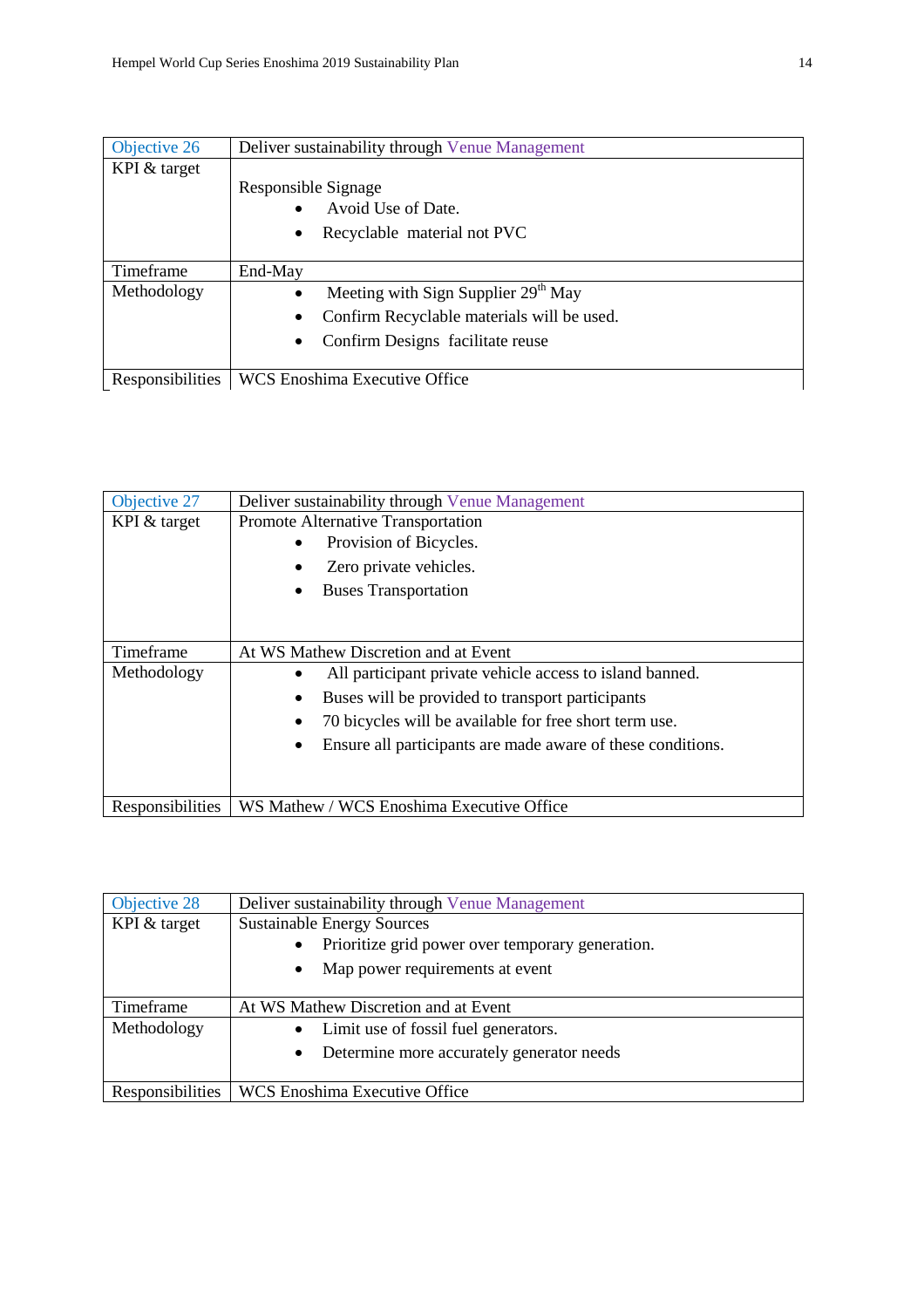| Objective 29     | Deliver sustainability through Venue Management                                                        |
|------------------|--------------------------------------------------------------------------------------------------------|
| KPI & target     | <b>Run off Pollution</b>                                                                               |
|                  | Minimize Run Off Pollution<br>$\bullet$                                                                |
| Timeframe        | End-July 2019 and At Regatta                                                                           |
| Methodology      | Clearly Mark all Drains and Grids that run into the Ocean                                              |
|                  | Educate all participants and suppliers to not introduce any liquids<br>$\bullet$<br>into these drains. |
|                  | Place refuelling stations no closer than 10 meters from these drains.<br>$\bullet$                     |
| Responsibilities | <b>WCS Enoshima Executive Office</b>                                                                   |

| Objective 30     | Deliver sustainability through Venue Management                              |
|------------------|------------------------------------------------------------------------------|
| KPI & target     | Carbon Offsetting                                                            |
|                  | Offset unavoidable Carbon Footprint<br>$\bullet$                             |
| Timeframe        | Calculation and Confirmation end-July / At Regatta                           |
| Methodology      | Calculate carbon footprint of Fossil Fuel used by support craft<br>$\bullet$ |
|                  | Secure Sponsor to purchase WS approved Offsets                               |
|                  |                                                                              |
| Responsibilities | Takayuki Shibata / WCS Enoshima Executive Office / Mark Smith                |

| Objective 31     | Deliver sustainability through Race Management                                                |
|------------------|-----------------------------------------------------------------------------------------------|
| KPI & target     | <b>Toxic Free Cleaning</b>                                                                    |
|                  | Zero tolerance on Environmentally Harmful Cleaning at Event<br>$\bullet$                      |
| Timeframe        | WS Mathew discretion / end-July-Stores Confirmation / At Regatta                              |
| Methodology      | Inform all Participants of zero tolerance policy on harmful cleaning<br>$\bullet$<br>products |
|                  | Negotiate with on-site stores to offer ecologically friendly cleaning<br>products.            |
|                  | WS to bring Popup "We need you to" posters<br>$\bullet$                                       |
| Responsibilities | WS / WCS Enoshima Executive Office                                                            |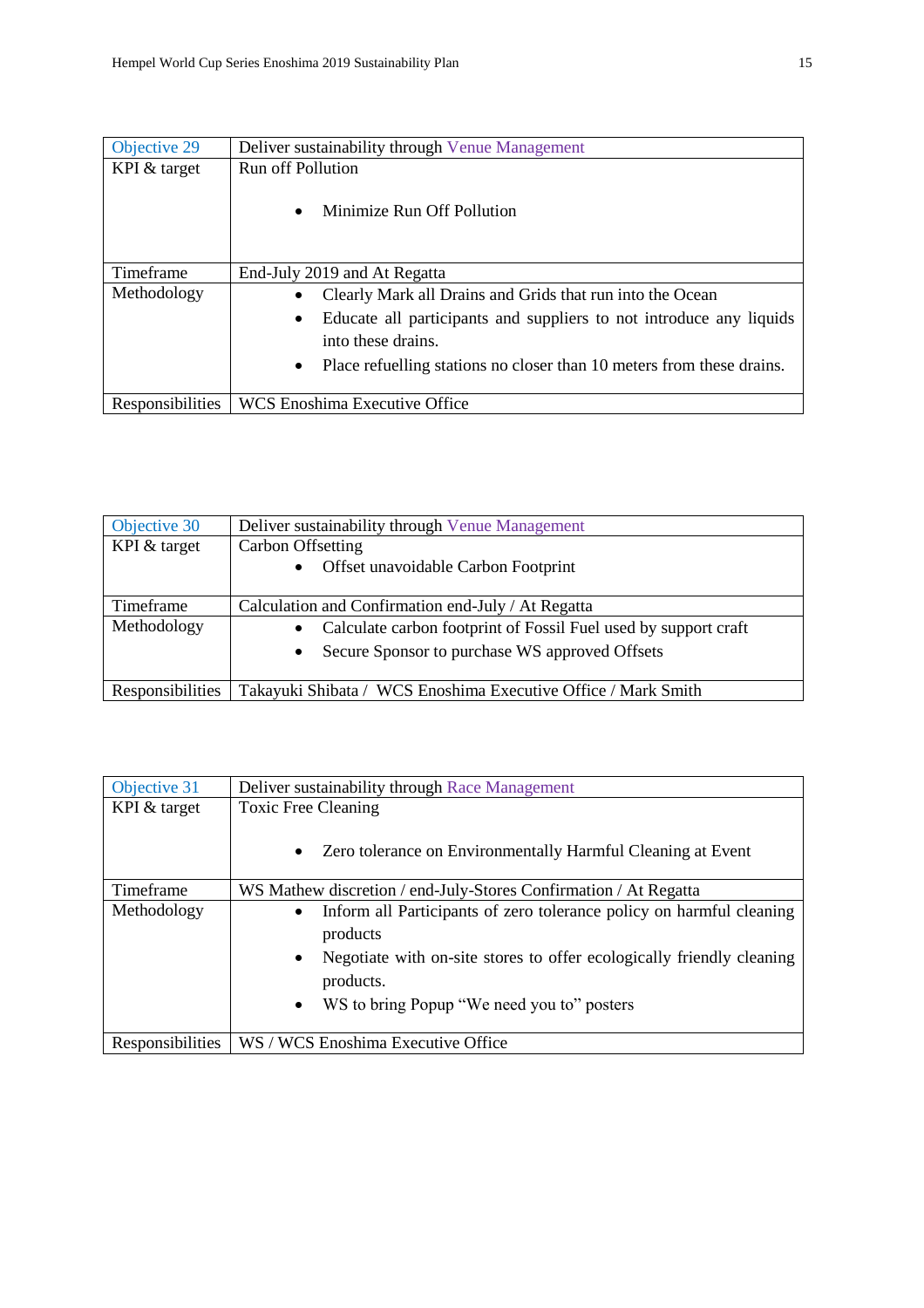| Objective 32     | Deliver sustainability through Race Management                      |
|------------------|---------------------------------------------------------------------|
| KPI & target     | Water Only Washdown                                                 |
|                  | Request participants to observe water only washdown<br>$\bullet$    |
| Timeframe        | WS Mathew discretion / At Regatta                                   |
| Methodology      | Inform all Participants of Water only washdown request<br>$\bullet$ |
| Responsibilities | WS Mathew / WCS Enoshima Executive Office                           |

| Objective 33     | Deliver sustainability through Race Management                                                                                                 |
|------------------|------------------------------------------------------------------------------------------------------------------------------------------------|
| KPI & target     | Eliminate Waste Hose Water                                                                                                                     |
|                  | Provision of suitable Hoses<br>Volunteer Vigilance                                                                                             |
| Timeframe        | Already in place / At Regatta                                                                                                                  |
| Methodology      | Ensure all venue hoses fitted with user hose-end water stop (turn off)<br>fittings.<br>Educate all volunteer staff to maintain hose vigilance. |
|                  |                                                                                                                                                |
| Responsibilities | WCS Enoshima Executive Office                                                                                                                  |

| Objective 34     | Deliver sustainability through Race Management                                                                                                                                                                                                                 |
|------------------|----------------------------------------------------------------------------------------------------------------------------------------------------------------------------------------------------------------------------------------------------------------|
| KPI & target     | Eliminate Ecologically Harmful Liquid Spills (1)                                                                                                                                                                                                               |
| Timeframe        | End-June / At Regatta                                                                                                                                                                                                                                          |
| Methodology      | Ensure all participating boats are issued and use a) Absorbent Mats<br>$\bullet$<br>manufactured from biodegradable natural products.<br>Educate boat drivers on correct disposal of socks and pads.<br>Confirm with supplier correct disposal system in place |
| Responsibilities | WCS Enoshima Executive Office / Mark                                                                                                                                                                                                                           |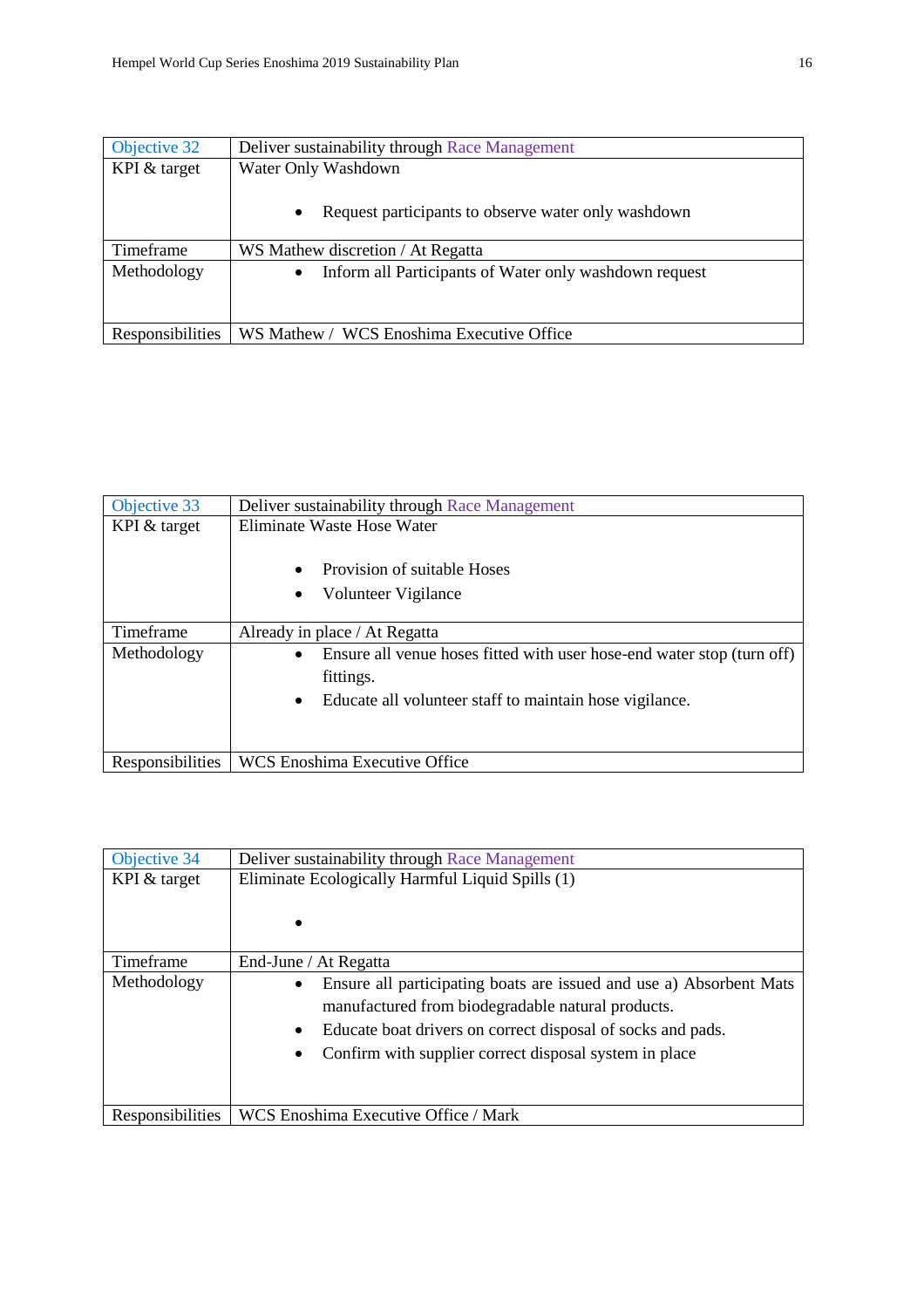| Objective 35     | Deliver sustainability through Race Management                                    |
|------------------|-----------------------------------------------------------------------------------|
| KPI $&$ target   | Large Harmful Spill Plan                                                          |
|                  | Produce, Distribute, Confirm Spill Emergency Plan<br><b>Safe Refueling Points</b> |
| Timeframe        | End-July / At Regatta                                                             |
| Methodology      | Create or Employ existing emergency spill plan                                    |
|                  | Confirm Nearby marine entities are aware of the plan and what they<br>$\bullet$   |
|                  | must do.                                                                          |
|                  | Demonstrate to Race Organiser (WS) that this is in place.                         |
|                  | Kanagawa-Ken to provide new safe refuelling point.                                |
| Responsibilities | <b>WCS Enoshima Executive Office</b>                                              |

| Objective 36     | Deliver sustainability through Race Management                                |
|------------------|-------------------------------------------------------------------------------|
| KPI & target     | Eliminate Oil Dispersants                                                     |
|                  | Zero Tolerance Policy on Dispersants<br>$\bullet$                             |
| Timeframe        | WS Mathew discretion / end-June / At Regatta                                  |
| Methodology      | Ensure Enoshima Yacht Harbour staff and all participants of non-<br>$\bullet$ |
|                  | tolerance policy dispersants.                                                 |
|                  | Absorbent Mats in water near fuel point.<br>$\bullet$                         |
|                  |                                                                               |
| Responsibilities | WS Mathew / WCS Enoshima Executive Office                                     |

| Objective 37     | Deliver sustainability through Race Management              |
|------------------|-------------------------------------------------------------|
| KPI & target     | <b>Eliminate Composite Dust</b>                             |
|                  | Participants to be responsible for own dust<br>Sanding Area |
| Timeframe        | At Regatta                                                  |
| Methodology      | Inform all participants of dust policy                      |
|                  | Educate Volunteers to be vigilant<br>$\bullet$              |
|                  | Provide dust collection tools at venue                      |
|                  |                                                             |
| Responsibilities | WS Mathew / WCS Enoshima Executive Office                   |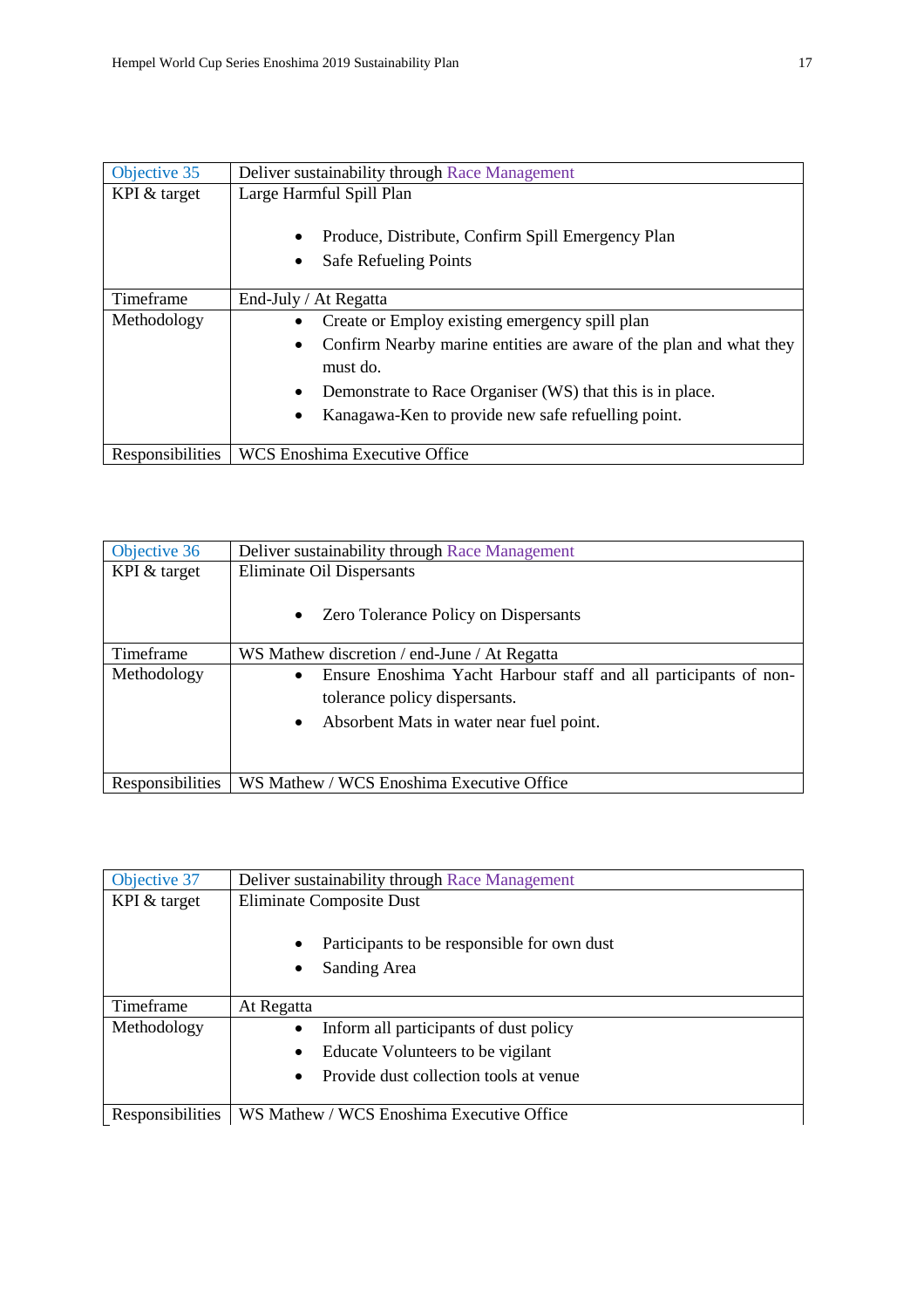| Objective 38     | Deliver sustainability through Race Management                        |
|------------------|-----------------------------------------------------------------------|
| KPI & target     | Eliminate Maintenance Waste and Pollution                             |
|                  | Control maintenance actions                                           |
| Timeframe        | WS Mathew discretion / end-June / At Regatta                          |
| Methodology      | Restrict major maintenance to approved and knowledgeable<br>$\bullet$ |
|                  | contractors who are fully aware of zero waste, zero pollution policy  |
|                  | and procedures to manage hazardous waste materials.                   |
|                  | Use designated Repair Area                                            |
|                  |                                                                       |
| Responsibilities | WCS Enoshima Executive Office                                         |

| Objective 39     | Deliver sustainability through Race Management                                                             |
|------------------|------------------------------------------------------------------------------------------------------------|
| KPI & target     | <b>Bottom Paint Pollution Reduction</b>                                                                    |
|                  | Minimize use of Hard-shell support boats<br>$\bullet$<br>Produce Management Boat Support List<br>$\bullet$ |
| Timeframe        | Feasibility report end-June.                                                                               |
| Methodology      | Work towards 75% Plus RIBs as support boats.                                                               |
| Responsibilities | <b>WCS Enoshima Executive Office</b>                                                                       |

| Objective 40     | Deliver sustainability through Race Management                |
|------------------|---------------------------------------------------------------|
| KPI & target     | Reduce Boat Idling Fuel Consumption                           |
|                  | All support Boats to turn off engines when stationary         |
| Timeframe        | At regatta                                                    |
| Methodology      | Inform all Boat Drivers to switch off engines when stationary |
| Responsibilities | <b>WCS Enoshima Executive Office</b>                          |